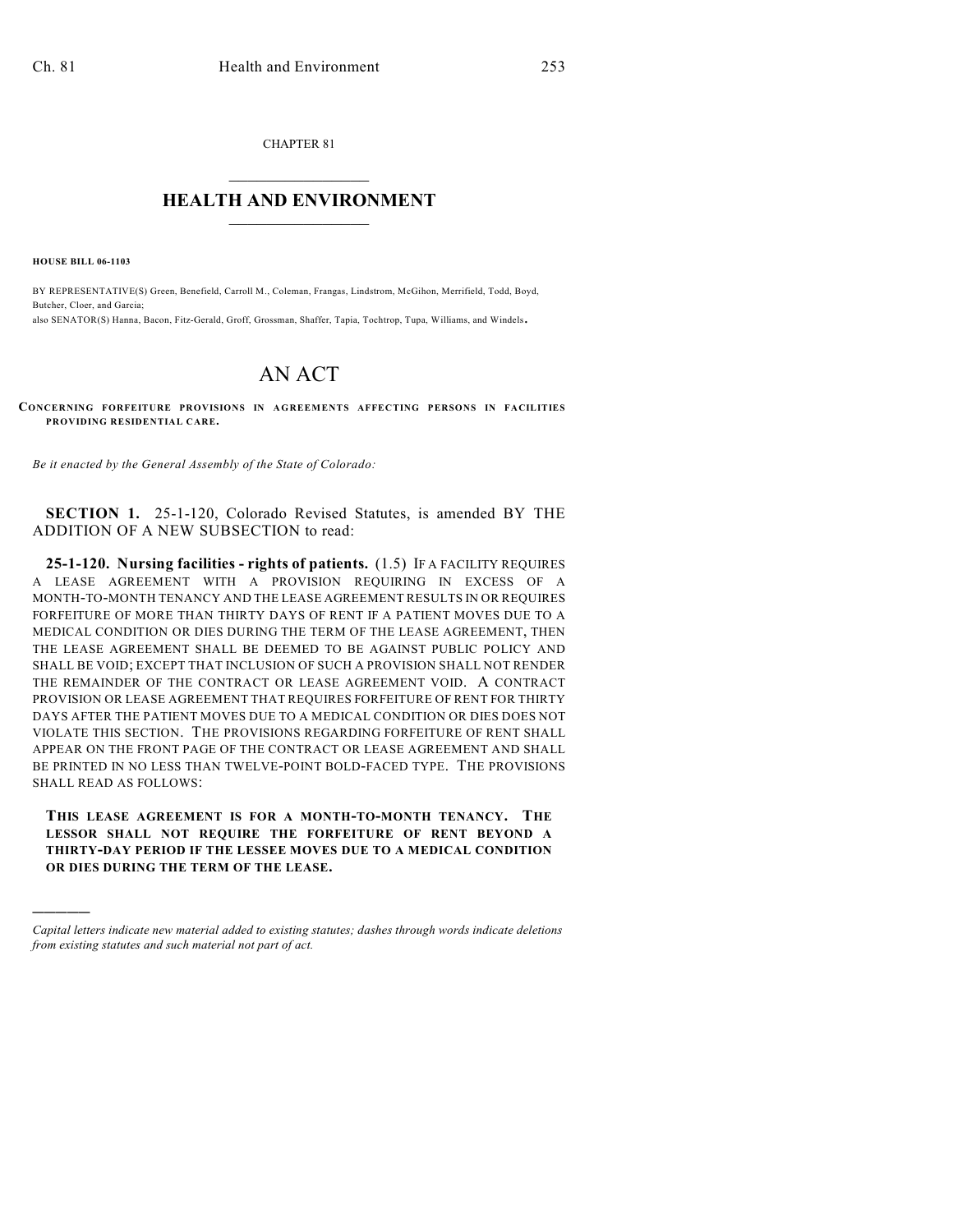IN CIRCUMSTANCES IN WHICH THE PATIENT MOVES DUE TO A MEDICAL CONDITION OR DIES DURING THE TERM OF A CONTRACT OR LEASE AGREEMENT, THE FACILITY SHALL RETURN THAT PART OF THE RENT PAID IN EXCESS OF THIRTY DAYS' RENT AFTER A PATIENT MOVES OR DIES TO THE PATIENT OR THE PATIENT'S ESTATE. THE FACILITY MAY ASSESS DAILY RENTAL CHARGES FOR ANY DAYS IN WHICH THE FORMER OR DECEASED PATIENT'S PERSONAL POSSESSIONS REMAIN IN THE PATIENT'S ROOM AFTER THE PERIOD FOR WHICH THE PATIENT HAS PAID RENT AND FOR THE USUAL TIME TO CLEAN THE ROOM AFTER THE PATIENT'S PERSONAL POSSESSIONS HAVE BEEN REMOVED. THE FACILITY SHALL HAVE FORTY-FIVE DAYS AFTER THE DATE THE PATIENT'S PERSONAL POSSESSIONS HAVE BEEN REMOVED FROM THE PATIENT'S ROOM TO RECONCILE THE PATIENT'S ACCOUNTS AND TO RETURN ANY MONEYS OWED. THIS SUBSECTION (1.5) APPLIES TO ANY FACILITY, OR A DISTINCT PART OF A FACILITY, THAT MEETS THE STATE NURSING HOME LICENSING STANDARDS SET FORTH IN SECTION 25-1.5-103 (1) (a) (I) AND THE LICENSING REQUIREMENTS SPECIFIED IN SECTION 25-3-101. FOR PURPOSES OF THIS SECTION, "DAILY RENTAL CHARGES" MEANS AN AMOUNT NOT TO EXCEED ONE-THIRTIETH OF THIRTY DAYS' RENTAL AMOUNT PLUS REASONABLE EXPENSES.

**SECTION 2.** 25-27-104 (2) (e), Colorado Revised Statutes, is amended to read:

**25-27-104. Minimum standards for assisted living residences - rules.** (2) Rules promulgated by the state board pursuant to subsection (1) of this section shall include, as a minimum, provisions requiring the following:

(e) Protection of the individual rights of residents either through a written board and care plan or by means of contracts executed with the residents, WHICH BOARD AND CARE PLAN OR CONTRACT SHALL MEET THE REQUIREMENTS STATED IN SECTION 25-27-104.5;

**SECTION 3.** Article 27 of title 25, Colorado Revised Statutes, is amended BY THE ADDITION OF A NEW SECTION to read:

**25-27-104.5. Requirements governing forfeiture of security deposits and rent.** IF A LEASE PROVISION IN A RESIDENT CARE PLAN OR IN A CONTRACT SIGNED BY A RESIDENT OF AN ASSISTED LIVING RESIDENCE RESULTS IN OR REQUIRES FORFEITURE OF MORE THAN THIRTY DAYS OF RENT IF A RESIDENT MOVES DUE TO A MEDICAL CONDITION OR DIES DURING THE TERM OF THE PLAN, THEN THE PLAN SHALL BE DEEMED TO BE AGAINST PUBLIC POLICY AND SHALL BE VOID; EXCEPT THAT INCLUSION OF SUCH A PROVISION SHALL NOT RENDER THE REMAINDER OF THE PLAN OR CONTRACT VOID. A LEASE PROVISION IN A WRITTEN BOARD AND CARE PLAN OR IN A CONTRACT THAT REQUIRES FORFEITURE OF RENT FOR THIRTY DAYS AFTER THE RESIDENT MOVES DUE TO A MEDICAL CONDITION OR DIES DOES NOT VIOLATE THIS SECTION. THE PROVISIONS REGARDING FORFEITURE OF RENT SHALL APPEAR ON THE FRONT PAGE OF THE PLAN OR CONTRACT AND SHALL BE PRINTED IN NO LESS THAN TWELVE-POINT BOLD-FACED TYPE. THE PROVISIONS SHALL READ AS FOLLOWS:

**THIS LEASE AGREEMENT IS FOR A MONTH-TO-MONTH TENANCY. THE LESSOR SHALL NOT REQUIRE THE FORFEITURE OF RENT BEYOND A THIRTY-DAY PERIOD IF THE LESSEE MOVES DUE TO A MEDICAL CONDITION OR DIES DURING THE TERM OF THE LEASE.**